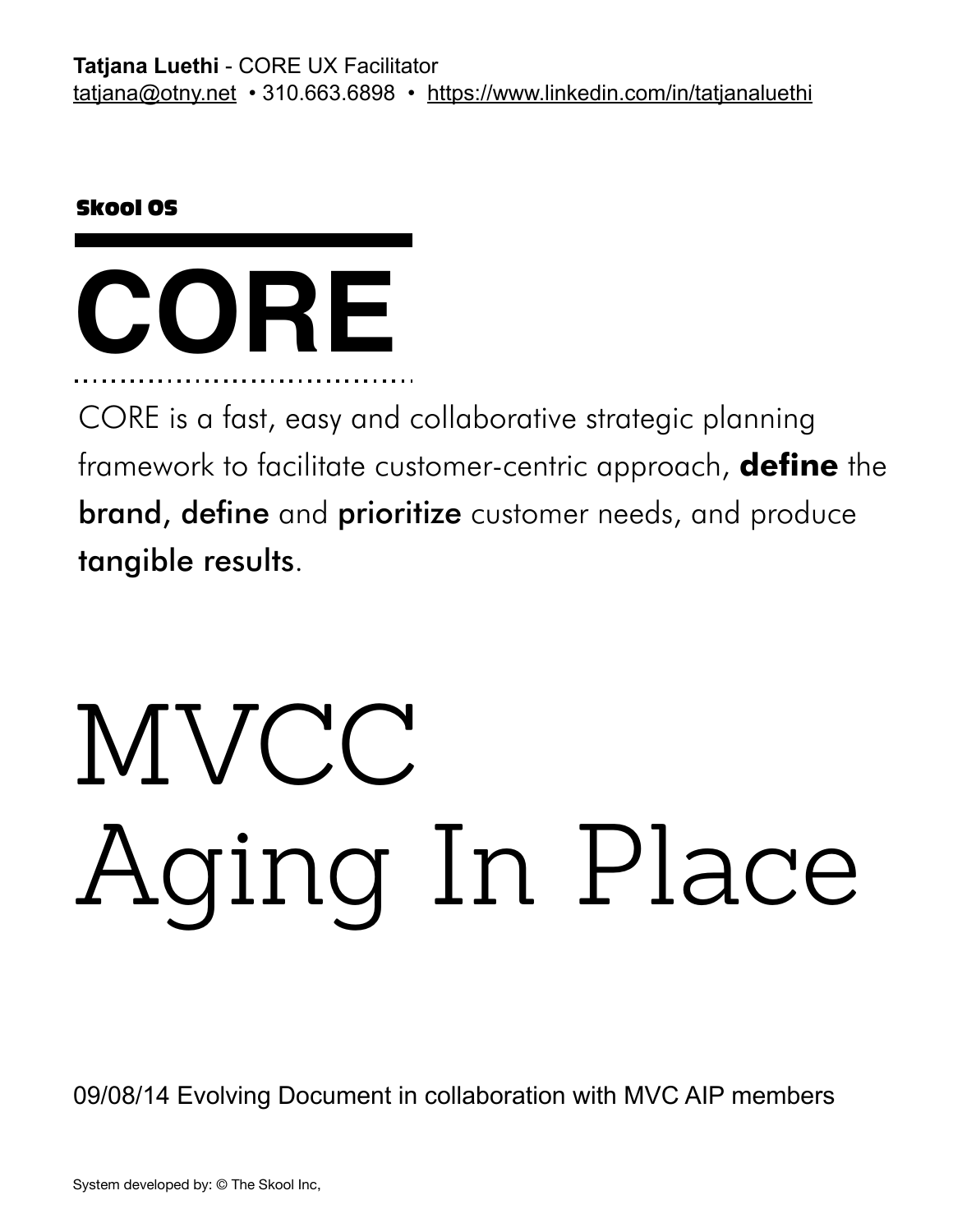## 2. Understanding the Needs and Goals of Seniors in our Community

12/02/14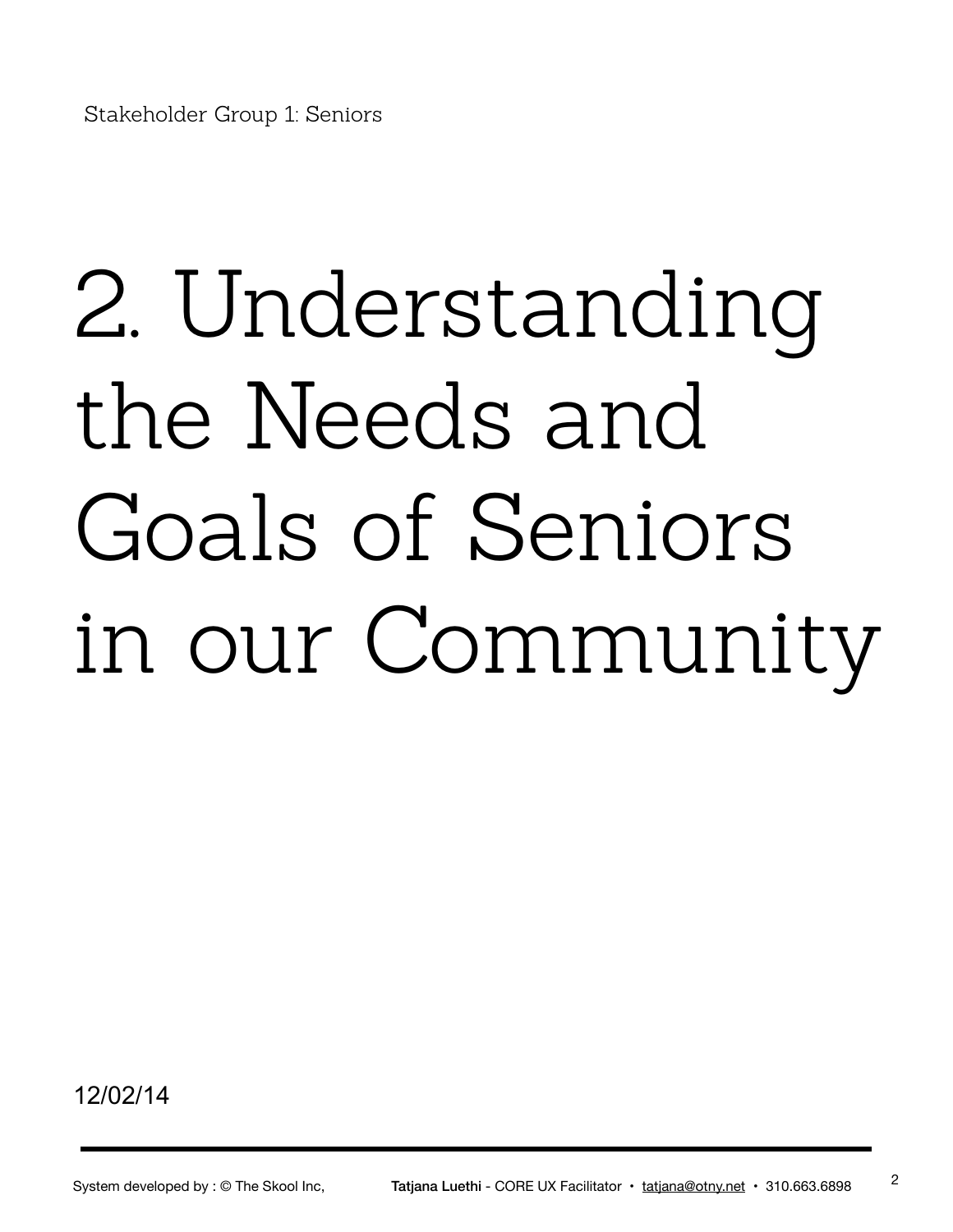Understanding goals and needs of our seniors

### Survey

### **Group A:**  Seniors currently still living independently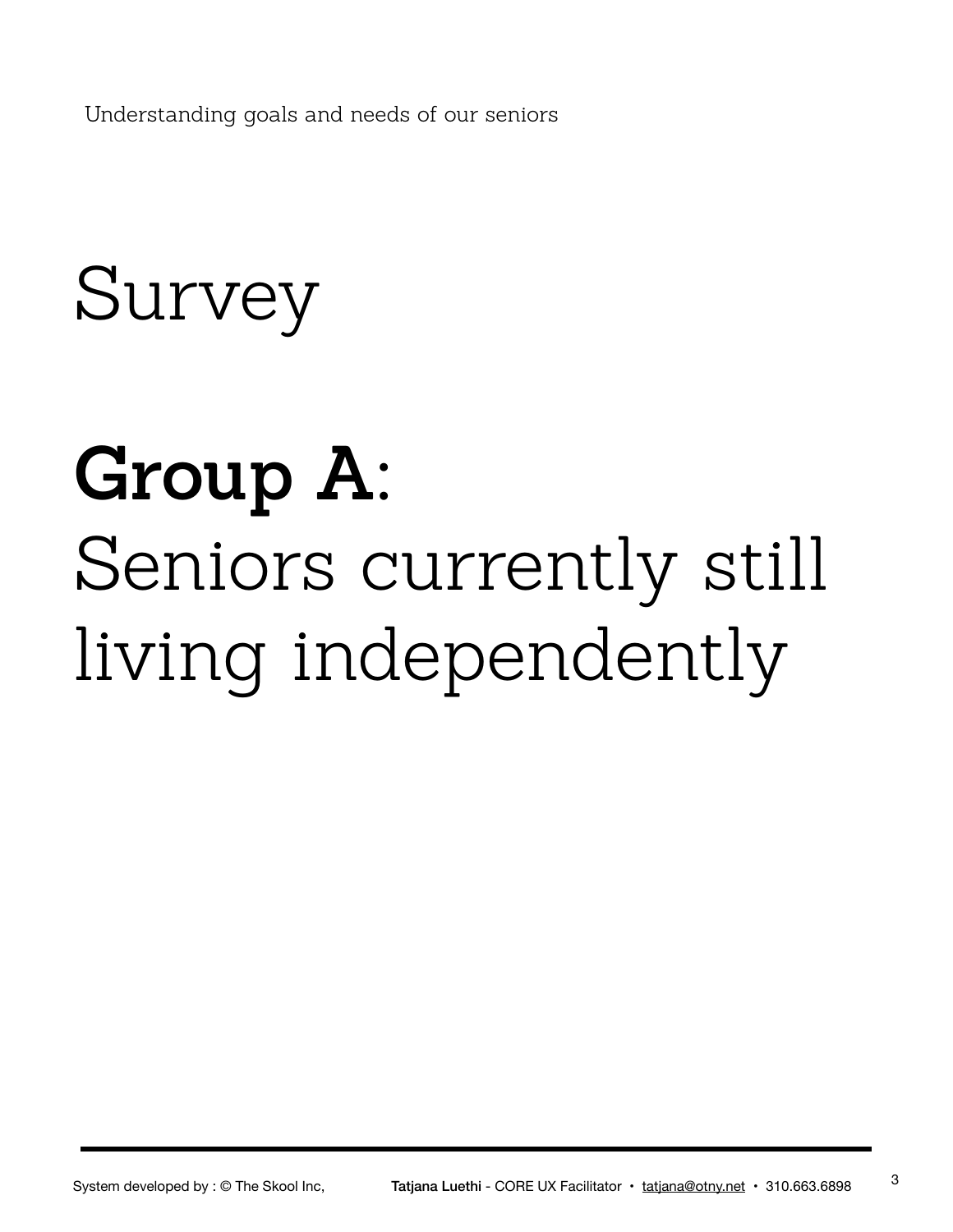### **CORE** User Profiling - Survey Questions

**Group A:** Seniors currently living independently

**1.** Brainstorm each column (7 min) **2**. Choose Top Three (10 min)